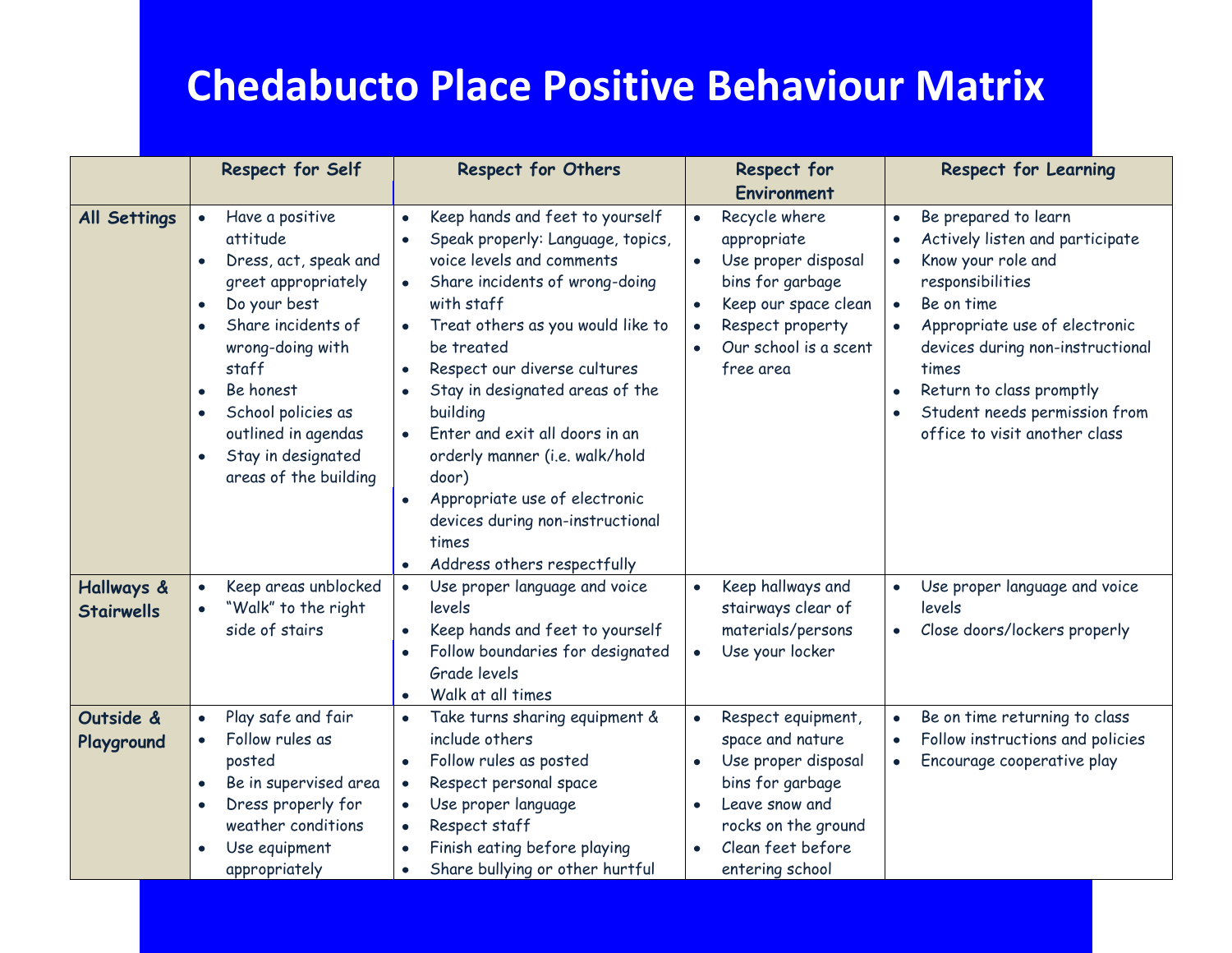## **Chedabucto Place Positive Behaviour Matrix**

|                    |                                    | behaviour with staff                          |                                   |                                              |
|--------------------|------------------------------------|-----------------------------------------------|-----------------------------------|----------------------------------------------|
| Performance        | Be an active and<br>$\bullet$      | Respect posted rules for area<br>$\bullet$    | Respect equipment,<br>$\bullet$   | Respect other's contributions                |
| <b>Arts Centre</b> | attentive listener                 | Use good manners<br>$\bullet$                 | props, seating, etc.              | Be an active listener and speaker            |
| &                  | Sit quietly<br>$\bullet$           | Encourage others to be<br>$\bullet$           | Food/drink free<br>$\bullet$      | Encourage the efforts of your<br>$\bullet$   |
| <b>Assemblies</b>  | Enter and exit in an               | supportive of the presenter                   | zone $(Gum)$                      | peers                                        |
|                    | orderly manner                     | Sit quietly<br>$\bullet$                      | Leave displays and<br>$\bullet$   | Sit in designated areas<br>$\bullet$         |
|                    | Respect posted rules               | Be an active and attentive                    | murals intact                     | Ask appropriate questions at                 |
|                    | for area                           | listener                                      | Clean your area when<br>$\bullet$ | proper times.                                |
|                    |                                    | Enter and exit in an orderly                  | leaving and recycle               |                                              |
|                    |                                    | manner                                        | printed materials.                |                                              |
|                    |                                    | Keep hands and feet to yourself               |                                   |                                              |
|                    |                                    | Electronic device free zone<br>$\bullet$      |                                   |                                              |
| Computer           | Work quietly<br>$\bullet$          | Follow procedures for use of<br>$\bullet$     | Food/gum/drink free<br>$\bullet$  | Explore approved websites<br>$\bullet$       |
| Lab                | Respect computer<br>$\bullet$      | equipment                                     | zone                              | Share resources<br>$\bullet$                 |
|                    | equipment                          | Share resources<br>$\bullet$                  | Follow space rules<br>$\bullet$   | Stay on task                                 |
|                    | Explore approved                   | Be an active listener<br>$\bullet$            | and directions                    | Be positive and helpful<br>$\bullet$         |
|                    | websites                           |                                               | Clean your area when<br>$\bullet$ | Designated area for school bags<br>$\bullet$ |
|                    | Use your time<br>$\bullet$         |                                               | leaving and recycle               |                                              |
|                    | efficiently                        |                                               | printed materials                 |                                              |
| Library            | Work quietly<br>$\bullet$          | Leave/put things in their proper<br>$\bullet$ | Food/drink free<br>$\bullet$      | Return materials on time and in<br>$\bullet$ |
|                    | Respect for materials<br>$\bullet$ | place                                         | zone                              | good condition.                              |
|                    | and resources                      | Return materials on time and in<br>$\bullet$  | Respect for<br>$\bullet$          | Work quietly<br>$\bullet$                    |
|                    |                                    | good condition.                               | materials and                     |                                              |
|                    |                                    | Work quietly<br>$\bullet$                     | resources                         |                                              |
| <b>ACHFC &amp;</b> | Respect for<br>$\bullet$           | Respect our diverse cultures<br>$\bullet$     | Clean your area when<br>$\bullet$ | Be aware of unique learning<br>$\bullet$     |
| <b>Seminar</b>     | materials, artifacts               | Respect activities hosted in                  | leaving and recycle               | environment                                  |
| Room               | and resources                      | centre areas                                  | Leave displays and<br>$\bullet$   | Use proper language and voice<br>$\bullet$   |
|                    | Respect our diverse<br>$\bullet$   | Encourage others to support<br>$\bullet$      | murals intact                     | levels                                       |
|                    | cultures                           | guests / presenters                           |                                   | Encourage use of the centre<br>$\bullet$     |
|                    |                                    | Respect ideas of others<br>$\bullet$          |                                   | resources                                    |
| <b>Youth</b>       | Respect for<br>$\bullet$           | Respect for confidentiality<br>$\bullet$      | Use proper language<br>$\bullet$  | Be aware of unique learning<br>$\bullet$     |
| <b>Health</b>      | confidentiality                    | Respect activities hosted in<br>$\bullet$     | and voice levels                  | environment                                  |
| Centre             | Follow access to<br>$\bullet$      | centre area                                   | Leave displays and<br>$\bullet$   | Encourage use of the centre<br>$\bullet$     |
|                    | centre guidelines                  | Encourage others to support<br>$\bullet$      | murals intact                     | resources                                    |
|                    |                                    | quests / partners                             |                                   | Return to class promptly<br>$\bullet$        |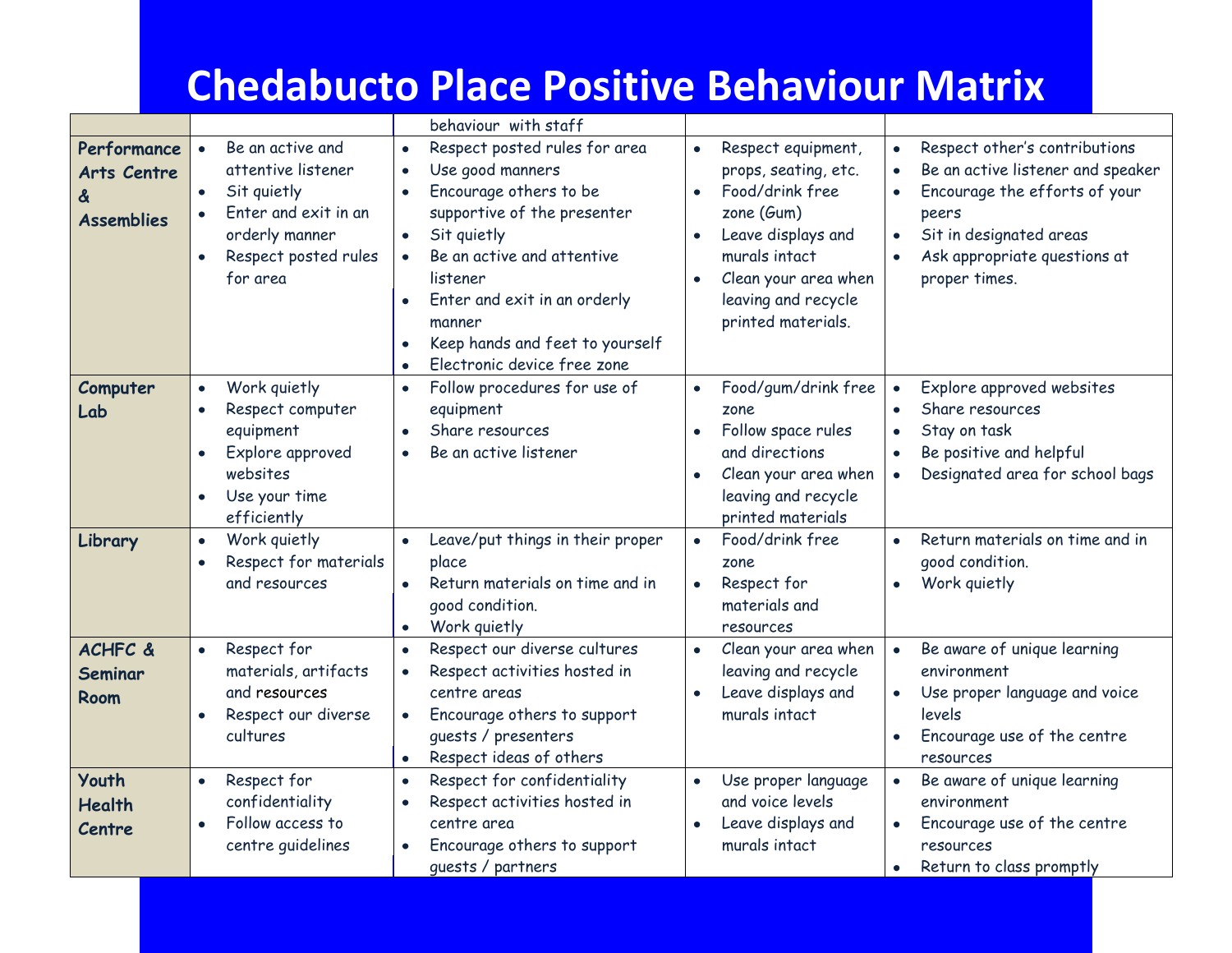|                                                |                                                                                                                                                                        | <b>Chedabucto Place Positive Behaviour Matrix</b>                                                                                                                                                                                                           |                                                                                                                                                                                                                   |                                                                                                                                                                                                                                                     |
|------------------------------------------------|------------------------------------------------------------------------------------------------------------------------------------------------------------------------|-------------------------------------------------------------------------------------------------------------------------------------------------------------------------------------------------------------------------------------------------------------|-------------------------------------------------------------------------------------------------------------------------------------------------------------------------------------------------------------------|-----------------------------------------------------------------------------------------------------------------------------------------------------------------------------------------------------------------------------------------------------|
| <b>Science</b><br>Labs                         | Work quietly<br>$\bullet$<br>Respect materials<br>$\bullet$<br>and resources<br>Explore activities as<br>directed<br>Use time effectively<br>Safety first<br>$\bullet$ | Share resources<br>$\bullet$<br>Focus on activity<br>$\bullet$<br>Return things to their proper<br>place<br>Use equipment as instructed                                                                                                                     | Return things to<br>$\bullet$<br>their proper place<br>Clean your work area<br>$\bullet$<br>when leaving<br>Food/drink free<br>$\bullet$<br>zone                                                                  | Come prepared to participate<br>$\bullet$<br>Share information<br>$\bullet$<br>Cooperate in activities<br>$\bullet$<br>Focus on activity<br>$\bullet$<br>Follow instructions<br>$\bullet$<br>Only required materials in<br>$\bullet$<br>science lab |
| Media<br>Studio &<br><b>Band Room</b>          | Use equipment as<br>$\bullet$<br>instructed<br>Follow posted<br>directions                                                                                             | Follow procedures for use of<br>equipment<br>Share resources<br>$\bullet$<br>Respect the schedule<br>Use proper language and sound<br>levels                                                                                                                | Put equipment in<br>$\bullet$<br>proper place<br>Food/drink free<br>$\bullet$<br>zone                                                                                                                             | Listen to instructions<br>$\bullet$<br>Shut equipment down when<br>$\bullet$<br>leaving                                                                                                                                                             |
| <b>Gymnasium</b><br>& Fitness<br><b>Centre</b> | Wear proper<br>$\bullet$<br>footwear/clothing<br>Listen to directions<br>Participate<br>Proper voice levels                                                            | Follow safety rules<br>$\bullet$<br>Take turns, include others and<br>share equipment                                                                                                                                                                       | Proper use of<br>$\bullet$<br>equipment and<br>facilities<br>Food/drink free<br>$\bullet$<br>zone<br>Follow space rules<br>$\bullet$<br>and directions                                                            | Come prepared to participate<br>$\bullet$<br>with proper gym clothing<br>Cooperate<br>$\bullet$<br>Know and practice rules<br>$\bullet$<br>Pay attention to your<br>$\bullet$<br>surroundings                                                       |
| Cafeteria                                      | Proper voice levels<br>$\bullet$<br>Make healthy food<br>choices<br>Use proper manners<br>Accept food/money<br>only when it is<br>offered                              | Accept food/money only when it<br>$\bullet$<br>is offered<br>Wait your turn<br>Tidy your eating area<br>Use proper language and voice<br>levels<br>Follow cafeteria rules<br>$\bullet$<br>Use splatter dish in microwave<br>Be a model for younger students | Sit appropriately in<br>$\bullet$<br>chairs<br>Push chairs in when<br>you leave<br>Clean your area when<br>$\bullet$<br>leaving and recycle<br>containers<br>Use proper language<br>$\bullet$<br>and voice levels | Use proper manners<br>$\bullet$<br>Listen to others<br>$\bullet$<br>Follow cafeteria rules<br>$\bullet$<br>Remain in cafeteria for proper<br>$\bullet$<br>time                                                                                      |
| Classroom                                      | Come prepared and<br>be ready to give your<br>best<br>Follow classroom<br>rules<br>Ask for help when                                                                   | Be prepared for class<br>Follow classroom rules<br>Be kind to, helpful, and<br>considerate of others                                                                                                                                                        | Clean your area when<br>leaving and recycle<br>Eat and drink only as<br>$\bullet$<br>directed by an adult<br>Return items to<br>$\bullet$<br>proper place                                                         | Be prepared with class materials<br>$\bullet$<br>Respect the teacher and<br>$\bullet$<br>classmates<br>Share ideas<br>$\bullet$<br>Attend regularly<br>$\bullet$<br>Finish all assignments on time<br>$\bullet$                                     |